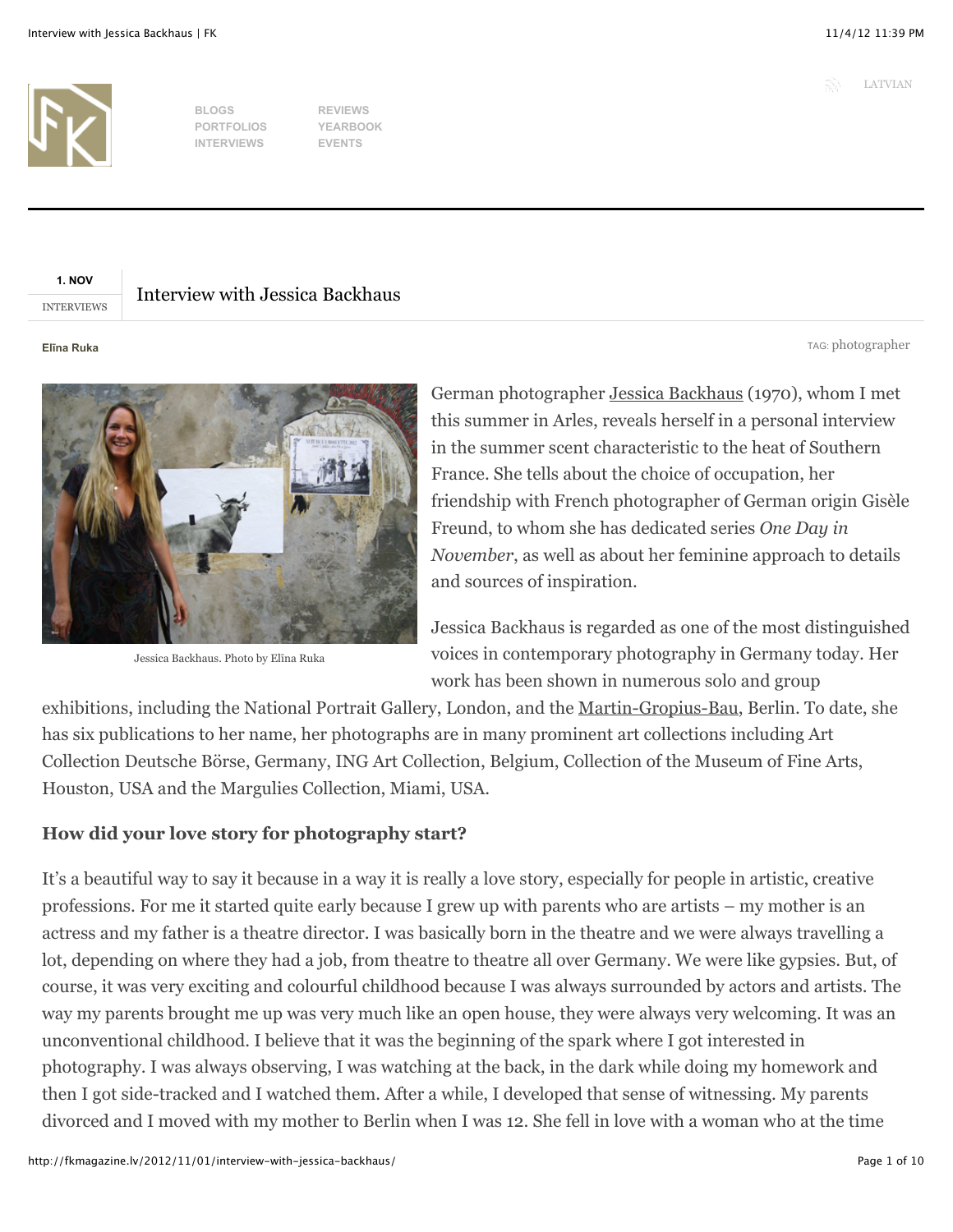had a film and movie archive, so during my teenage years I was spending hours and days in that archive, I was obsessed. When I was 16, I realized that I have developed a passion for an image, so that was in those years that my love for photography was born.



Jessica Backhaus. Lucky Strike, 2011

## **Have you ever tried theatre?**

That's another good question. The truth is, I'm very shy. I had to learn over the past 10 years how to do a lecture or a workshop. And still, every day, I have to overcome my fear to talk in public. Even though I love the profession of acting, I was so close to it but in the end I decided I'm better off in the background. I prefer to be behind the camera.

## **How would you describe your photography?**

I think my work is very intuitive, it goes along with my own emotions and feelings. In a lot of ways, even if they are my emotions, I'm surprised that in the end, if I'm lucky, a lot of people feel certain emotions. You express yourself because there is not another way you can do it. I think it's lyrical, very poetic. It's not very narrative or documentarian, it's real and very raw, nothing is staged in my work. I love seeing things as they are. When people are touched and moved by my work, it's always the biggest compliment. What I'm hoping to achieve, is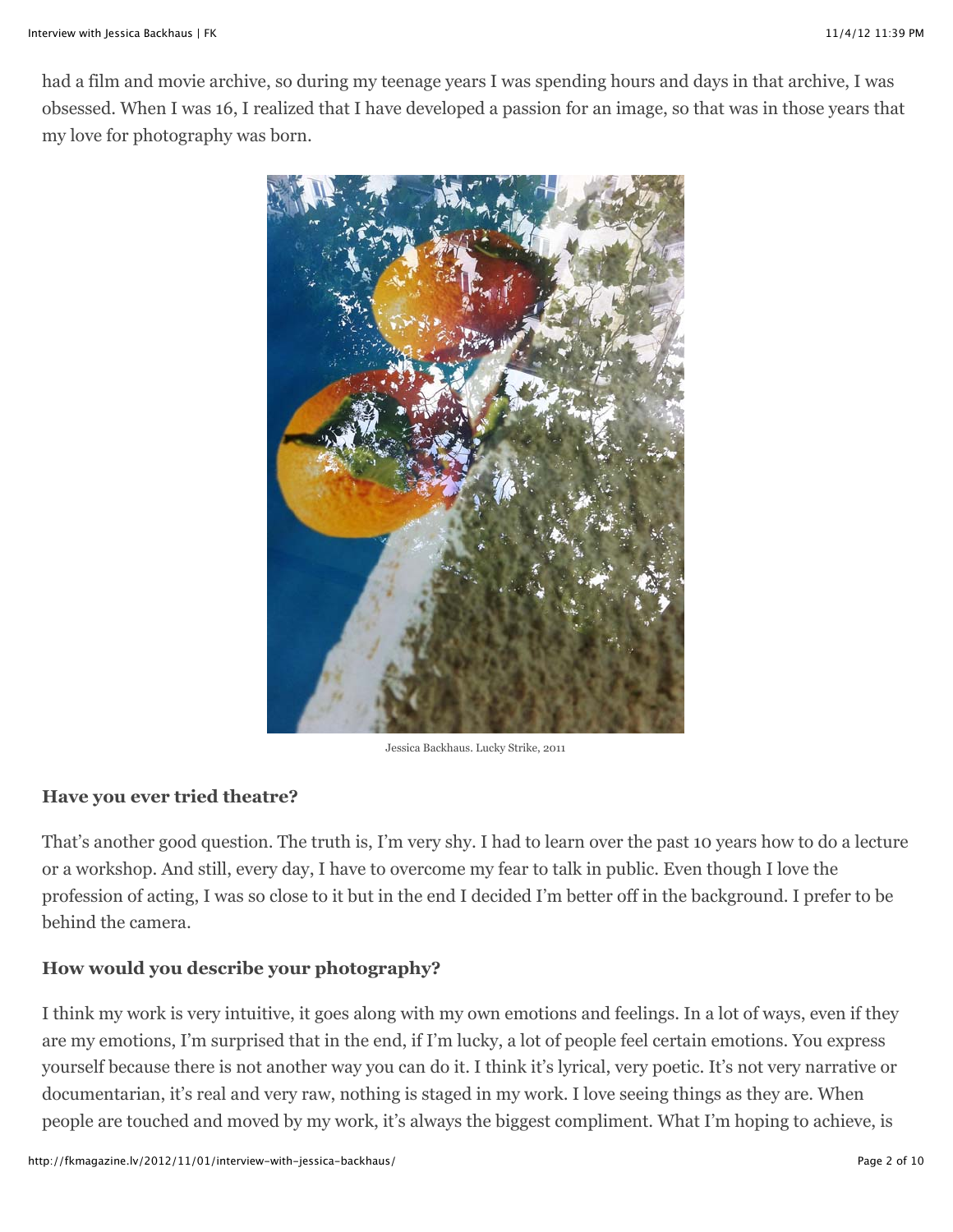to move people. My work is very quiet; I'm not interested in screaming and creating scandals. It's about the little things and details which I think tell a lot about a bigger picture. You can sometimes read so much more between the lines.

# **It's beautiful to convey your feelings to others and make them universal. Do you think that the sense of beauty is also universal?**

It's so subjective. One thing is clear, I'm not afraid of the beauty and I need it in my life. But then, what is beauty? It really depends on the person, it's so personal what one individual finds beautiful. People also say that my subject matter is so banal and uninteresting but I find it beautiful. It's less obvious, I like when it's not too easy.

![](_page_2_Picture_5.jpeg)

Jessica Backhaus. Hopefully, 2012

# **I have noticed a lot of times that people leave an exhibition with a comment: "Why can't artists create something beautiful instead of making depressive work?"…**

People want to feel secure. If they don't understand the work, they get worried. They are loosing their tracks. For a lot of people who don't understand, they almost dismiss it. People want to know everything, they analyse everything. You have to live, to give some freedom to your work, in my opinion. I don't think you can explain everything – weather you feel it or not. I don't want to be put in a box, I want to be free.

## **Do you have any work rituals, routine?**

It depends. This winter, for example, a museum gave me a commission to do a work for them, to create a work about the creation in the studio and in the kitchen. I was absolutely free to create any kind of work I wanted. I thought at the beginning that it could be dangerous – those two territories were at the slippery slope, a result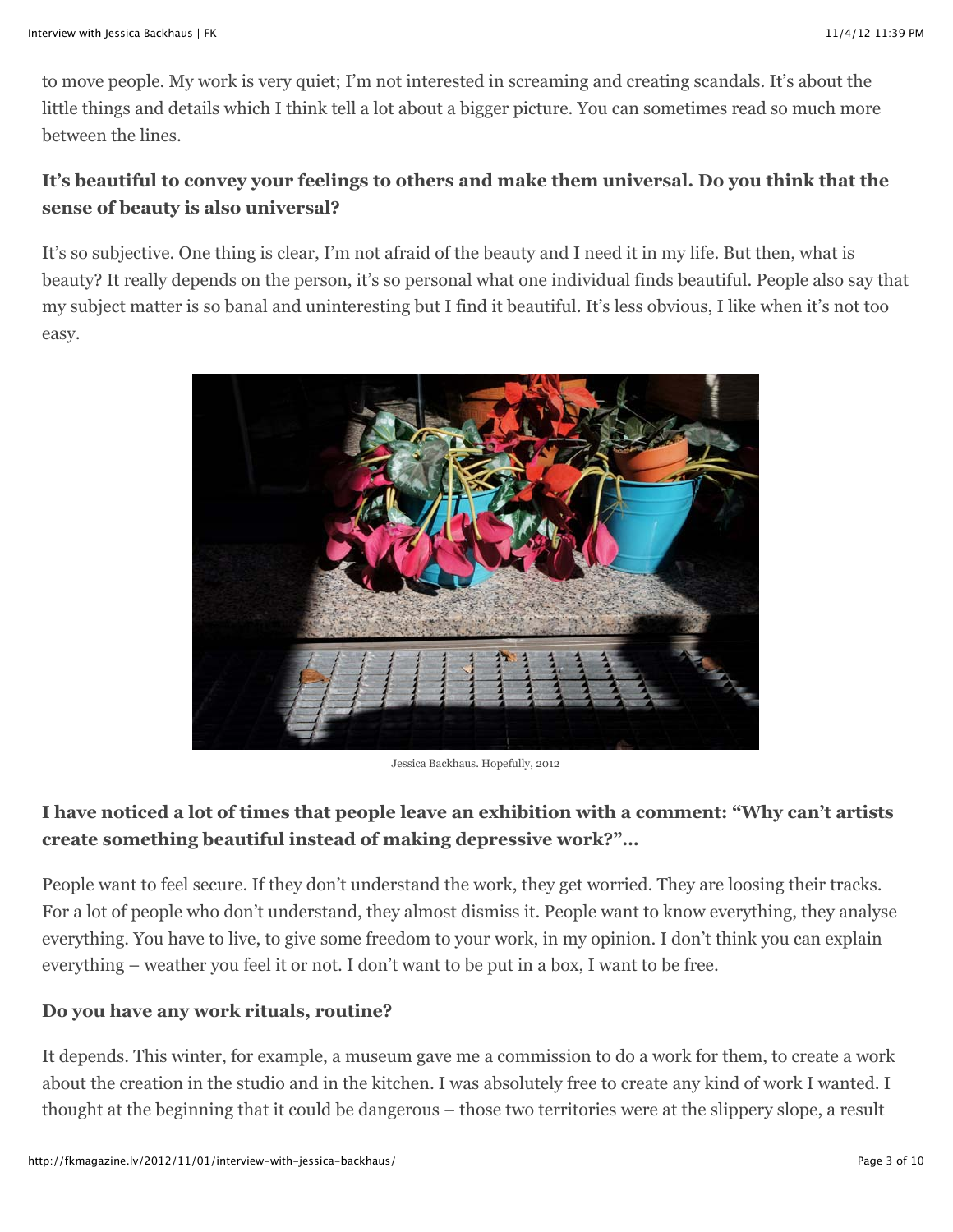can become very commercial. So I thought to give it a try, as it was a challenge. For that particular commission I had a schedule, not really a routine but for a few months I was in a complete bubble, shooting all the time. I usually work on a long term projects, like for three, four years. It's a good thing because you need a distance towards your own work, you need to see what you're working on, what is missing, it's almost like a puzzle. With time we develop a distance and I enjoy that rhythm. There are weeks when I feel inspired and I work all the time but then there are moments when I barely photograph because I can't see or don't feel. I sometimes need not to do. I need energy, a new critical eye to re-approach the subject matter.

![](_page_3_Picture_3.jpeg)

Jessica Backhaus. Timeless, 2012

#### **What are you working on now?**

It's a project I started when I was still living in New York. The main subject matter is the phenomenon of time. It's called *Once, Still and Forever* and it's dealing with the past but also starting a new chapter after 22 years of not being in my country. It's not a chronology, nor a documentary project. Again, you see my New York and my Berlin through the still lives and my feelings. It also deals with that fascinating feeling that certain things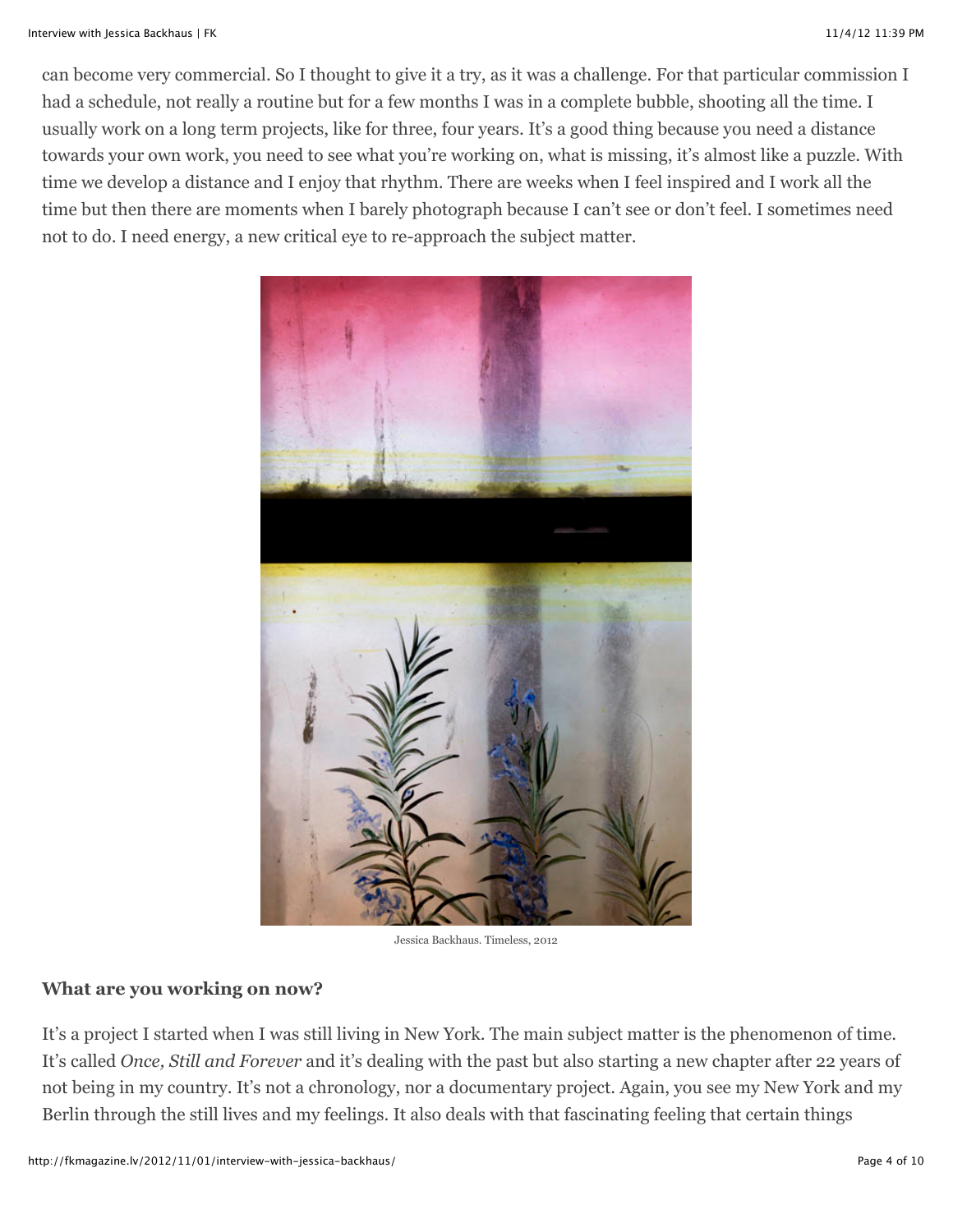happen just once but some of them will always stay. It's about the different feelings we have within a course of lifetime and I'm dealing with all this because of this radical break I had three years ago in my life. I was completely switching the continents, switching my personal life, there were a lot of things going on I was trying to find answers for, trying to comprehend. Sometimes you have to go away in order to come back.

## **Is it possible to describe the things that inspire you?**

Life inspires me! It's our life, our emotions, our feelings. It's interesting because my gallery in Boston just asked the same question within a questionnaire they gave to all the represented artists. It is moments and certain situations that I'm moved by and thus they inspire me. It can be an encounter with a human being, it can be a magical exhibition; I'm quite obsessed with the movies, their dialogues can inspire me, or a conversation on the street, and the architecture, a house and its atmosphere…

# **What is the most rewarding thing for you from photography?**

In a way, it's to be able to live in freedom. I feel privileged to do something I have the passion for. If you're lucky, you have a possibility to show and publish your work, and if you can move people too, it is a real gift. Through photography, I get to see the world and enter places that I wouldn't have a chance to if I had a 9 to 5 office job. I had a chance to integrate into a Polish community, to see how the farmers live, or being able to enter the worlds of chefs' kitchens. I find it incredible how it opens your horizon, you get to witness so many places and people. My mother said: "When you do an artistic work you have to be so sensitive and vulnerable to feel something, to allow something to happen and at the same time you have to have an elephant's skin because it's also brutal." It's more than people think it is, it's not a fairy tale, it's a hard work. You have to really be dedicated in every aspect. Things don't just fall from the sky. But it's a way of living, it's my life I chose to live.

![](_page_4_Picture_7.jpeg)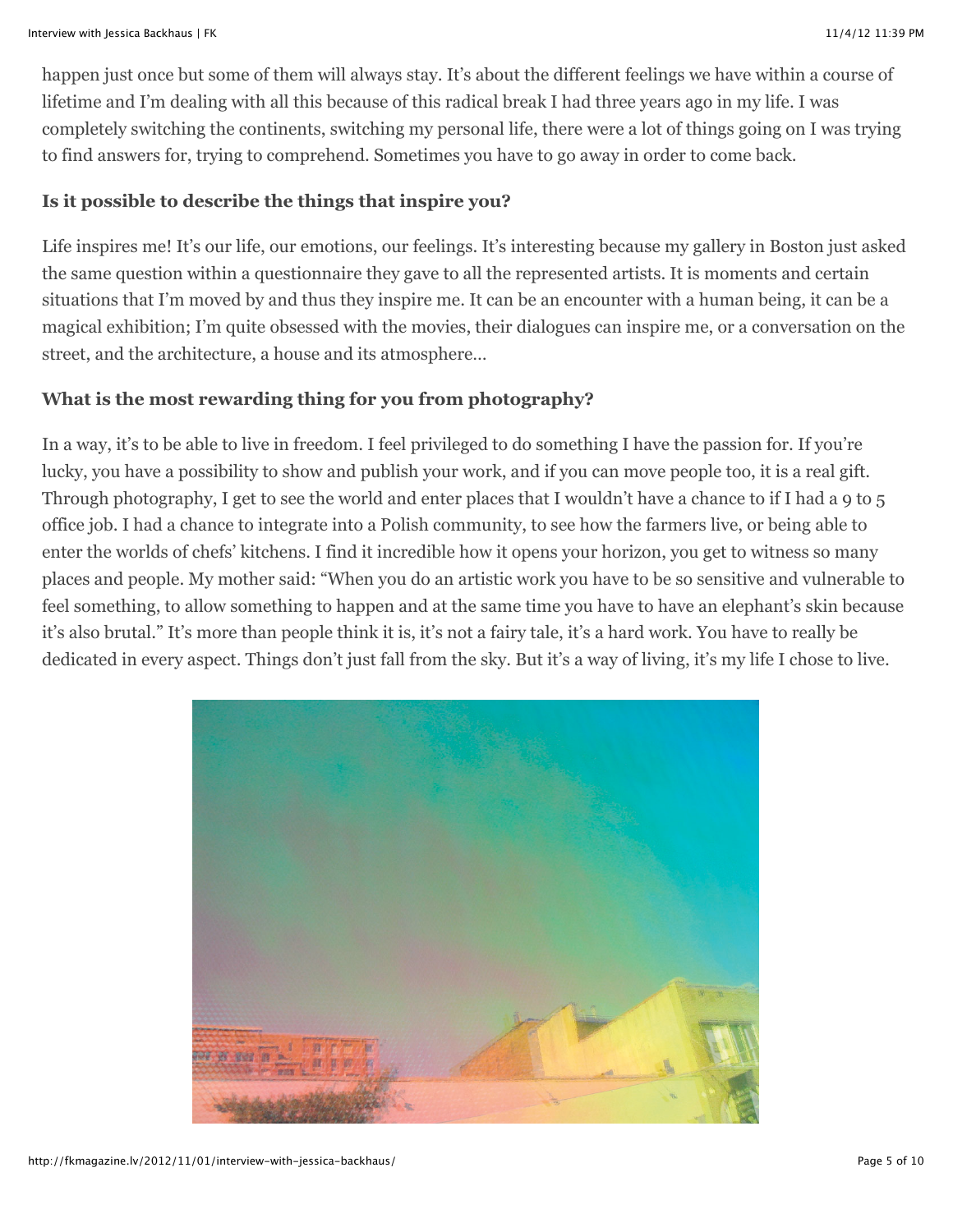## **You have spent some time with Gisèle Freund. What was your relationship like?**

She became everything to me – a friend, a teacher, a mentor… When I was 19, during my studies in Paris, we had to read *Photographie et société*, I read it and I was intrigued because I had no idea who Gisèle Freund was. So, I did the research and I learned about her legacy and how important figure in photography she was. I was also very moved about her work, I found it sincere and dedicated. I thought in an idealistic way how nice would that be to meet her. It turned out that on the 5th of November, 1992 I got very lucky! In Paris, there was a month of photography, there were many exhibitions and events; one night there was a symposium about the subject matter – copyright. Gisèle was there and I realized that if I ever was to meet her, this was the night. It was one of those "now or never" feelings. I didn't know though how to approach her – there were, of course, many people who wanted to talk to her. And then, there was a moment when she was standing next to me, interviewed by an American journalist. When they stopped, I thought I would say a few sentences which came out very banal, she acknowledged it and couldn't care less. So, I thought that it was my moment. I kept staying there, listening to her interview when suddenly Gisèle turned around saying: "Did you hear how this young woman speaks perfect French?" Then she stopped the interview and started talking to me; we had a little small talk and out of nowhere, she pulled out from her jacket a piece of cardboard with her telephone number written on it and added: "Why don't you call me? We will have tea at my place!" I was so in shock. When I went to her house, we spent a whole afternoon together. It was the most amazing encounter, she was so curious about my life, I was, of course, very curious about her magical biography. We were simply connected, it was a beginning of a beautiful friendship up until she died in 2000. She was 84 when I met her, but we did so many things together – we went to exhibitions and movies, I introduced her to my friends, I cooked for her… Our friendship was one of the most beautiful gifts I've got in my life. Even though we had such a huge age difference, there was a deep understanding, connection and love. We inspired each other. She not only influenced me within my work but also the whole philosophy about the life and art. Another thing I learned from her was courage to live your life and follow your convictions, to do something without compromises.

#### **Do you also teach?**

As I told you, I'm shy but I've been asked a lot. I've done lectures and workshops and a few years ago I was asked to replace a professor for a year at Stuttgart's Art Academy. I was encouraged to take the place. I worked with students on their projects, helping and guiding them, so it was finally a beautiful experience, although I don't see myself as a teacher. When you get a generous feedback, the decision doesn't feel wrong anymore even though I'm still wondering what I can teach them.